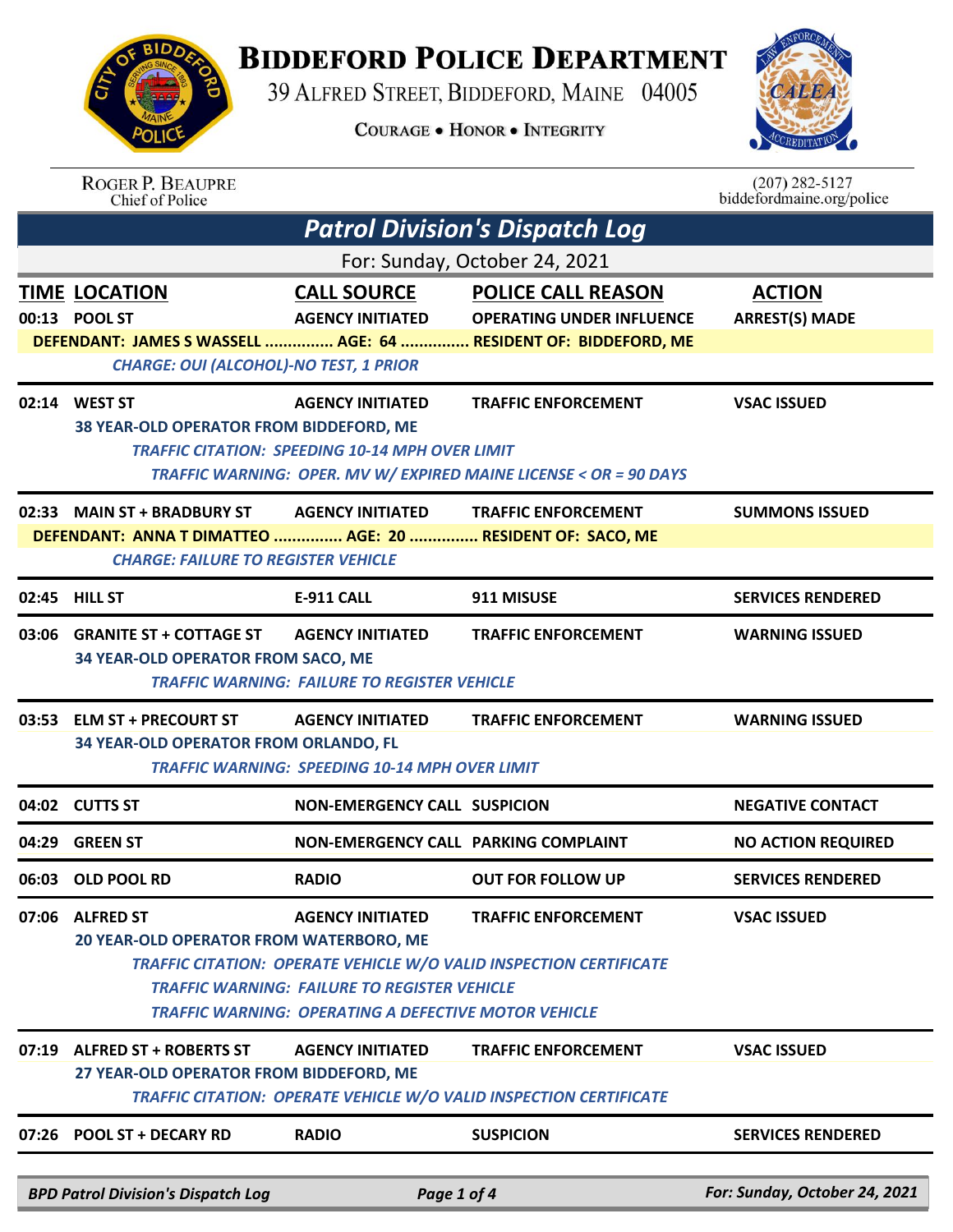|       | <b>TIME LOCATION</b><br>07:35 ALFRED ST<br>28 YEAR-OLD OPERATOR FROM BIDDEFORD, ME | <b>CALL SOURCE</b><br><b>AGENCY INITIATED</b>                                    | <b>POLICE CALL REASON</b><br><b>TRAFFIC ENFORCEMENT</b><br>TRAFFIC WARNING: OPERATE VEHICLE W/O VALID INSPECTION CERTIFICATE                                                   | <b>ACTION</b><br><b>WARNING ISSUED</b> |
|-------|------------------------------------------------------------------------------------|----------------------------------------------------------------------------------|--------------------------------------------------------------------------------------------------------------------------------------------------------------------------------|----------------------------------------|
|       | 07:44 MAIN ST + FOSS ST<br><b>46 YEAR-OLD OPERATOR FROM BIDDEFORD, ME</b>          | <b>AGENCY INITIATED</b>                                                          | <b>TRAFFIC ENFORCEMENT</b><br>TRAFFIC CITATION: OPERATE VEHICLE W/O VALID INSPECTION CERTIFICATE                                                                               | <b>VSAC ISSUED</b>                     |
|       | 07:44 WEST CUTTS ST                                                                | <b>AGENCY INITIATED</b>                                                          | <b>PAPERWORK</b>                                                                                                                                                               | <b>PAPERWORK SERVED</b>                |
|       | 07:56 ALFRED ST<br>17 YEAR-OLD OPERATOR FROM SACO, ME                              | <b>AGENCY INITIATED</b>                                                          | <b>TRAFFIC ENFORCEMENT</b><br><b>TRAFFIC CITATION: FAILING TO HAVE MOTOR VEHICLE LICENSE IN POSSESION</b><br>TRAFFIC WARNING: OPERATE VEHICLE W/O VALID INSPECTION CERTIFICATE | <b>VSAC ISSUED</b>                     |
|       | 08:06 RAY ST                                                                       | <b>E-911 CALL</b>                                                                | 911 MISUSE                                                                                                                                                                     | <b>SERVICES RENDERED</b>               |
| 08:06 | <b>SOUTH ST</b><br><b>69 YEAR-OLD OPERATOR FROM SACO, ME</b>                       | <b>AGENCY INITIATED</b><br><b>TRAFFIC WARNING: SPEEDING 10-14 MPH OVER LIMIT</b> | <b>TRAFFIC ENFORCEMENT</b>                                                                                                                                                     | <b>WARNING ISSUED</b>                  |
|       | 08:12 ALFRED ST                                                                    | <b>NON-EMERGENCY CALL ALARM - POLICE</b>                                         |                                                                                                                                                                                | <b>BUILDING CHECK/SECURE</b>           |
|       | 08:20 OLD POOL RD                                                                  | <b>AGENCY INITIATED</b>                                                          | <b>OUT FOR FOLLOW UP</b>                                                                                                                                                       | <b>SERVICES RENDERED</b>               |
|       | 08:21 MAIN ST                                                                      | <b>AGENCY INITIATED</b>                                                          | <b>PAPERWORK</b>                                                                                                                                                               | <b>PAPERWORK NOT SERVED</b>            |
| 08:24 | <b>CRESCENT ST + GREEN ST</b>                                                      |                                                                                  | NON-EMERGENCY CALL MENTAL ILLNESS CASES                                                                                                                                        | <b>SERVICES RENDERED</b>               |
|       | 08:51 ELM ST<br><b>48 YEAR-OLD OPERATOR FROM SOMERVILLE, ME</b>                    | <b>AGENCY INITIATED</b><br><b>TRAFFIC CITATION: FAILURE TO REGISTER VEHICLE</b>  | <b>TRAFFIC ENFORCEMENT</b><br>TRAFFIC CITATION: OPERATE VEHICLE W/O VALID INSPECTION CERTIFICATE                                                                               | <b>VSAC ISSUED</b>                     |
|       | 08:57 ELM ST                                                                       |                                                                                  | NON-EMERGENCY CALL VIOL PROTECTION FROM ABUSE                                                                                                                                  | <b>WARNING ISSUED</b>                  |
| 10:00 | <b>ELM ST</b>                                                                      | <b>NON-EMERGENCY CALL SUSPICION</b>                                              |                                                                                                                                                                                | <b>SERVICES RENDERED</b>               |
| 10:07 | <b>BOULDER WAY</b>                                                                 | <b>NON-EMERGENCY CALL TRESPASSING</b>                                            |                                                                                                                                                                                | <b>FIELD INTERVIEW</b>                 |
| 10:10 | <b>ALFRED ST</b>                                                                   | <b>NON-EMERGENCY CALL ALARM - POLICE</b>                                         |                                                                                                                                                                                | <b>BUILDING CHECK/SECURE</b>           |
| 10:11 | <b>HILL ST + TIGER WAY</b><br><b>43 YEAR-OLD OPERATOR FROM SACO, ME</b>            | <b>AGENCY INITIATED</b>                                                          | <b>TRAFFIC ENFORCEMENT</b><br>TRAFFIC WARNING: OPERATE VEHICLE W/O VALID INSPECTION CERTIFICATE                                                                                | <b>WARNING ISSUED</b>                  |
|       | 10:28 ELM ST + PINE ST<br>24 YEAR-OLD OPERATOR FROM BIDDEFORD, ME                  | <b>AGENCY INITIATED</b>                                                          | <b>TRAFFIC ENFORCEMENT</b><br>TRAFFIC WARNING: USE OF HANDHELD DEVICE WHILE OPERATING MV (1ST OFFENSE)                                                                         | <b>WARNING ISSUED</b>                  |
|       | 11:15 ELM ST                                                                       | NON-EMERGENCY CALL CIVIL COMPLAINT                                               |                                                                                                                                                                                | <b>CIVIL COMPLAINT</b>                 |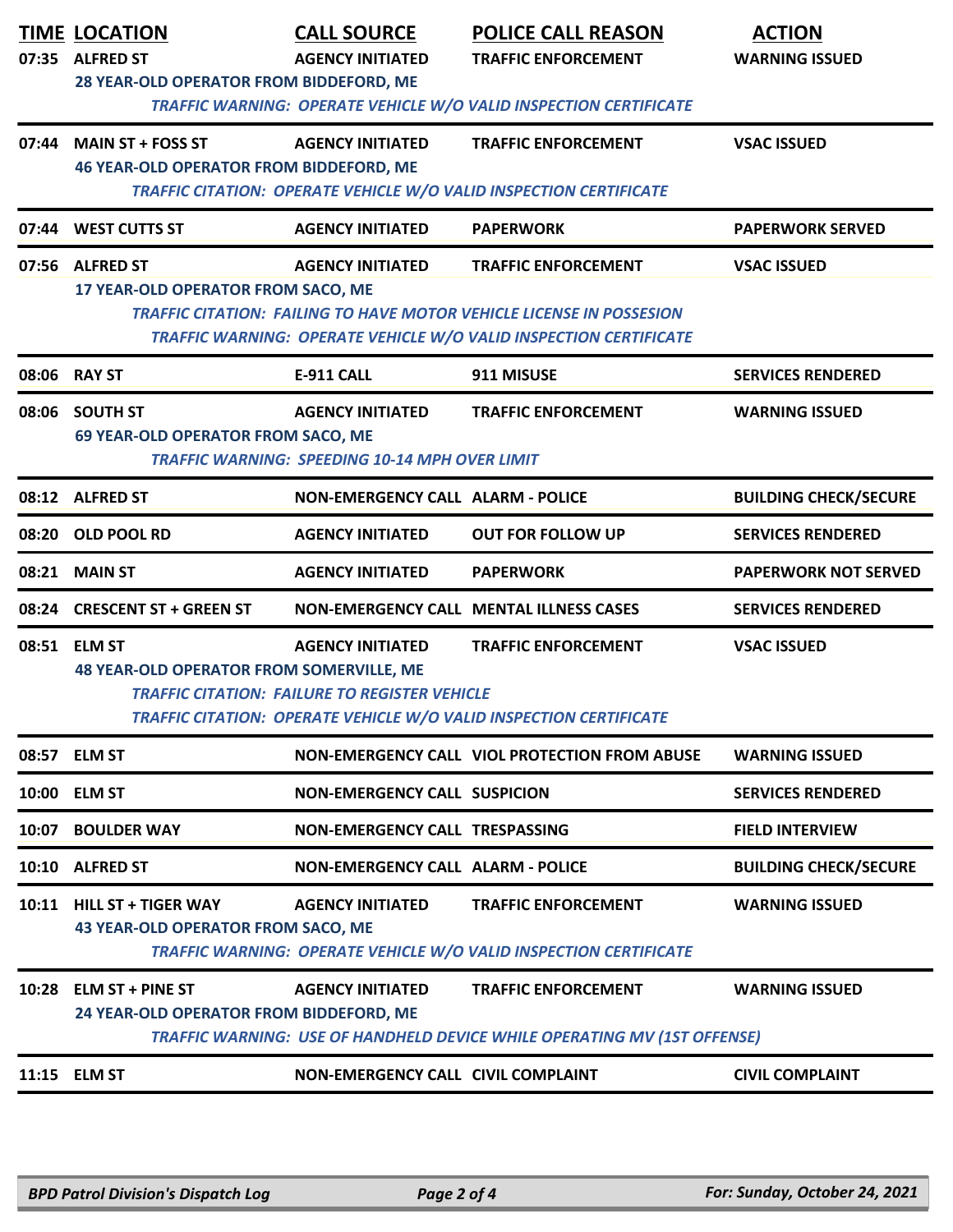|       | <b>TIME LOCATION</b><br>11:45 ELM ST<br>69 YEAR-OLD OPERATOR FROM BIDDEFORD, ME | <b>CALL SOURCE</b><br><b>AGENCY INITIATED</b><br><b>TRAFFIC WARNING: SPEEDING 10-14 MPH OVER LIMIT</b> | <b>POLICE CALL REASON</b><br><b>TRAFFIC ENFORCEMENT</b>                                                | <b>ACTION</b><br><b>WARNING ISSUED</b> |
|-------|---------------------------------------------------------------------------------|--------------------------------------------------------------------------------------------------------|--------------------------------------------------------------------------------------------------------|----------------------------------------|
| 12:09 | <b>MASON ST + GREEN ST</b>                                                      | <b>NON-EMERGENCY CALL SUSPICION</b>                                                                    |                                                                                                        | <b>SERVICES RENDERED</b>               |
|       | 12:23 ALFRED ST + MAINE TPKE                                                    | E-911 CALL                                                                                             | <b>VEHICLE CRASH - POLICE ONLY</b>                                                                     | <b>STATE FORM TAKEN</b>                |
|       | <b>12:40 HILL ST</b><br>53 YEAR-OLD OPERATOR FROM BIDDEFORD, ME                 | <b>AGENCY INITIATED</b><br><b>TRAFFIC WARNING: SPEEDING 10-14 MPH OVER LIMIT</b>                       | <b>TRAFFIC ENFORCEMENT</b><br>TRAFFIC WARNING: OPERATE VEHICLE W/O VALID INSPECTION CERTIFICATE        | <b>WARNING ISSUED</b>                  |
|       | 12:46 ELM ST                                                                    | <b>NON-EMERGENCY CALL SHOPLIFTING</b>                                                                  |                                                                                                        | <b>REPORT TAKEN</b>                    |
|       | 13:52 RAYMOND ST                                                                | <b>NON-EMERGENCY CALL SUSPICION</b>                                                                    |                                                                                                        | <b>UNFOUNDED</b>                       |
|       | 13:54 WEST ST<br><b>40 YEAR-OLD OPERATOR FROM BIDDEFORD, ME</b>                 | <b>AGENCY INITIATED</b>                                                                                | <b>TRAFFIC ENFORCEMENT</b><br>TRAFFIC WARNING: OPERATE VEHICLE W/O VALID INSPECTION CERTIFICATE        | <b>WARNING ISSUED</b>                  |
|       | 13:55 ELM ST + FOREST ST<br>22 YEAR-OLD OPERATOR FROM ARUNDEL, ME               | <b>AGENCY INITIATED</b>                                                                                | <b>TRAFFIC ENFORCEMENT</b><br><b>TRAFFIC WARNING: OPERATE VEHICLE W/O VALID INSPECTION CERTIFICATE</b> | <b>WARNING ISSUED</b>                  |
|       | 14:21 RAYMOND ST                                                                | <b>NON-EMERGENCY CALL SUSPICION</b>                                                                    |                                                                                                        | <b>SERVICES RENDERED</b>               |
|       | 15:02 ALFRED ST                                                                 | <b>WALK-IN AT STATION</b>                                                                              | <b>ALL OTHER</b>                                                                                       | <b>SERVICES RENDERED</b>               |
|       | <b>15:10 MARINER WAY</b>                                                        | <b>NON-EMERGENCY CALL JUVENILE OFFENSES</b>                                                            |                                                                                                        | <b>NEGATIVE CONTACT</b>                |
|       | 15:44 ALFRED ST                                                                 | <b>E-911 CALL</b>                                                                                      | <b>JUVENILE OFFENSES</b>                                                                               | <b>NEGATIVE CONTACT</b>                |
|       | 16:10 WATER ST + HIGH ST<br>48 YEAR-OLD OPERATOR FROM WORCESTER, MA             | <b>AGENCY INITIATED</b><br><b>TRAFFIC WARNING: FAILING TO STOP AT STOP SIGN</b>                        | <b>TRAFFIC ENFORCEMENT</b>                                                                             | <b>WARNING ISSUED</b>                  |
|       | <b>16:33 MEDICAL CENTER DR</b><br><b>CHARGE: ASSAULT</b>                        | NON-EMERGENCY CALL ASSAULT                                                                             | DEFENDANT: ANGEL J SMALL-CLARK  AGE: 38  RESIDENT OF: TRANSIENT, ME                                    | <b>SUMMONS ISSUED</b>                  |
|       | 16:35 SOUTH ST                                                                  | <b>NON-EMERGENCY CALL SUSPICION</b>                                                                    |                                                                                                        | <b>GONE ON ARRIVAL</b>                 |
|       | 16:46 ELM ST                                                                    | <b>NON-EMERGENCY CALL BOLO</b>                                                                         |                                                                                                        | <b>NEGATIVE CONTACT</b>                |
|       | 17:04 POOL ST                                                                   | <b>AGENCY INITIATED</b>                                                                                | <b>ARTICLES LOST/FOUND</b>                                                                             | <b>REPORT TAKEN</b>                    |
| 17:13 | <b>PIERSONS LN</b>                                                              | <b>AGENCY INITIATED</b>                                                                                | <b>OUT FOR FOLLOW UP</b>                                                                               | <b>NEGATIVE CONTACT</b>                |
| 17:20 | <b>MOUNTAIN RD + PRECOURT</b>                                                   | <b>AGENCY INITIATED</b>                                                                                | <b>DISABLED VEHICLE</b>                                                                                | <b>SERVICES RENDERED</b>               |
| 17:35 | <b>KING ST</b>                                                                  | NON-EMERGENCY CALL PARKING COMPLAINT                                                                   |                                                                                                        | <b>NO ACTION REQUIRED</b>              |
|       | 18:36 PEARL ST                                                                  | <b>NON-EMERGENCY CALL BOLO</b>                                                                         |                                                                                                        | <b>UNFOUNDED</b>                       |